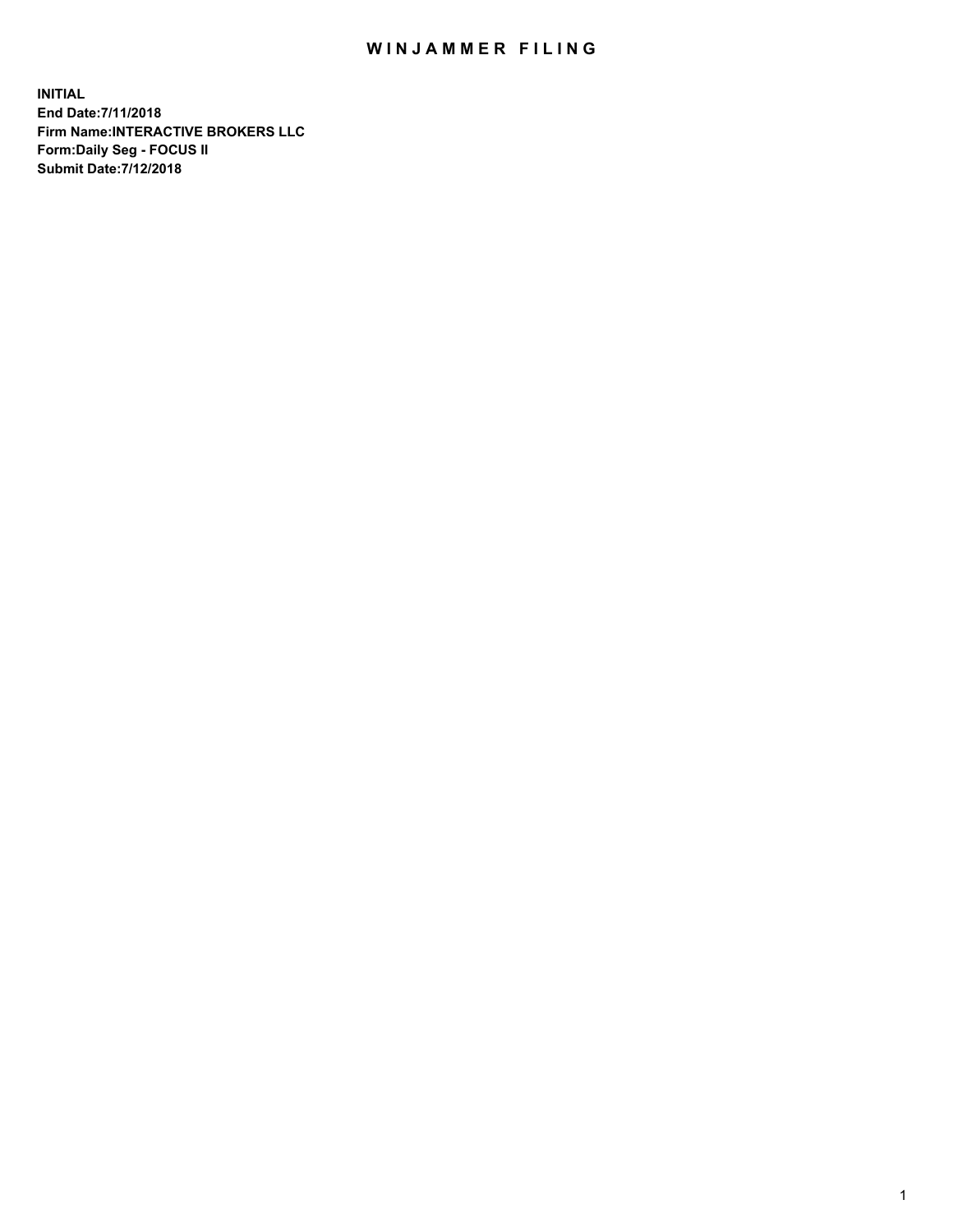**INITIAL End Date:7/11/2018 Firm Name:INTERACTIVE BROKERS LLC Form:Daily Seg - FOCUS II Submit Date:7/12/2018 Daily Segregation - Cover Page**

| Name of Company                                                                                                                                                                                                                                                                                                                | <b>INTERACTIVE BROKERS LLC</b>                                                                  |
|--------------------------------------------------------------------------------------------------------------------------------------------------------------------------------------------------------------------------------------------------------------------------------------------------------------------------------|-------------------------------------------------------------------------------------------------|
| <b>Contact Name</b>                                                                                                                                                                                                                                                                                                            | James Menicucci                                                                                 |
| <b>Contact Phone Number</b>                                                                                                                                                                                                                                                                                                    | 203-618-8085                                                                                    |
| <b>Contact Email Address</b>                                                                                                                                                                                                                                                                                                   | jmenicucci@interactivebrokers.c<br>om                                                           |
| FCM's Customer Segregated Funds Residual Interest Target (choose one):<br>a. Minimum dollar amount: ; or<br>b. Minimum percentage of customer segregated funds required:% ; or<br>c. Dollar amount range between: and; or<br>d. Percentage range of customer segregated funds required between:% and%.                         | $\overline{\mathbf{0}}$<br>$\overline{\mathbf{0}}$<br>155,000,000 245,000,000<br>0 <sub>0</sub> |
| FCM's Customer Secured Amount Funds Residual Interest Target (choose one):<br>a. Minimum dollar amount: ; or<br>b. Minimum percentage of customer secured funds required:% ; or<br>c. Dollar amount range between: and; or<br>d. Percentage range of customer secured funds required between:% and%.                           | $\overline{\mathbf{0}}$<br>0<br>80,000,000 120,000,000<br>0 <sub>0</sub>                        |
| FCM's Cleared Swaps Customer Collateral Residual Interest Target (choose one):<br>a. Minimum dollar amount: ; or<br>b. Minimum percentage of cleared swaps customer collateral required:% ; or<br>c. Dollar amount range between: and; or<br>d. Percentage range of cleared swaps customer collateral required between:% and%. | $\overline{\mathbf{0}}$<br><u>0</u><br>$\underline{0}$ $\underline{0}$<br>00                    |

Attach supporting documents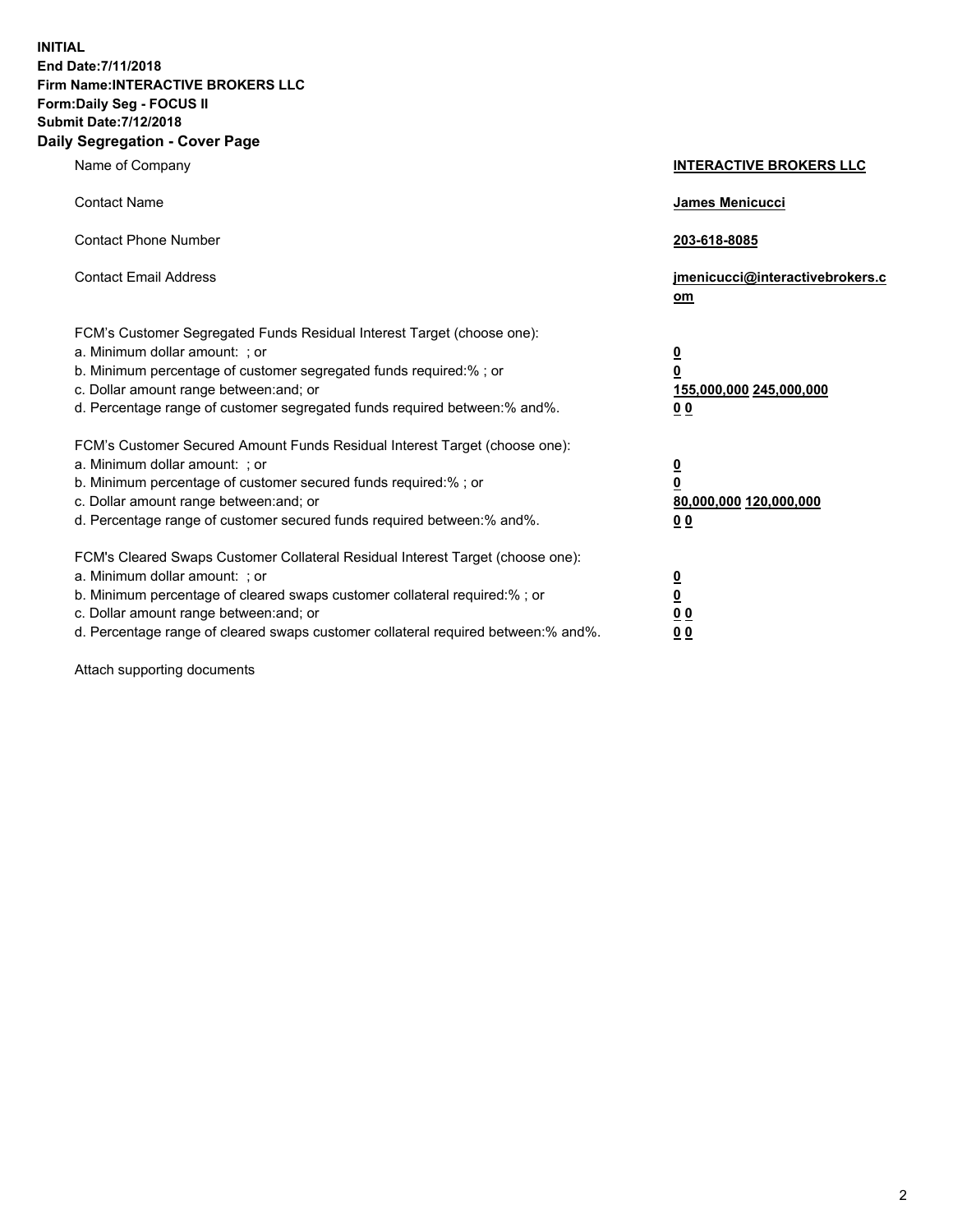## **INITIAL End Date:7/11/2018 Firm Name:INTERACTIVE BROKERS LLC Form:Daily Seg - FOCUS II Submit Date:7/12/2018 Daily Segregation - Secured Amounts**

|     | Daily Segregation - Secured Alliounts                                                       |                                                |
|-----|---------------------------------------------------------------------------------------------|------------------------------------------------|
|     | Foreign Futures and Foreign Options Secured Amounts                                         |                                                |
|     | Amount required to be set aside pursuant to law, rule or regulation of a foreign            | $0$ [7305]                                     |
|     | government or a rule of a self-regulatory organization authorized thereunder                |                                                |
| 1.  | Net ledger balance - Foreign Futures and Foreign Option Trading - All Customers             |                                                |
|     | A. Cash                                                                                     | 451,686,745 [7315]                             |
|     | B. Securities (at market)                                                                   | $0$ [7317]                                     |
| 2.  | Net unrealized profit (loss) in open futures contracts traded on a foreign board of trade   | 14,864,322 [7325]                              |
| 3.  | Exchange traded options                                                                     |                                                |
|     | a. Market value of open option contracts purchased on a foreign board of trade              | 331,504 [7335]                                 |
|     | b. Market value of open contracts granted (sold) on a foreign board of trade                | -77,908 [7337]                                 |
| 4.  | Net equity (deficit) (add lines 1.2. and 3.)                                                | 437,076,019 [7345]                             |
| 5.  | Account liquidating to a deficit and account with a debit balances - gross amount           | 2,401 [7351]                                   |
|     | Less: amount offset by customer owned securities                                            | 0 [7352] 2,401 [7354]                          |
| 6.  | Amount required to be set aside as the secured amount - Net Liquidating Equity              | 437,078,420 [7355]                             |
|     | Method (add lines 4 and 5)                                                                  |                                                |
| 7.  | Greater of amount required to be set aside pursuant to foreign jurisdiction (above) or line | 437,078,420 [7360]                             |
|     | 6.                                                                                          |                                                |
|     | FUNDS DEPOSITED IN SEPARATE REGULATION 30.7 ACCOUNTS                                        |                                                |
| 1.  | Cash in banks                                                                               |                                                |
|     | A. Banks located in the United States                                                       | 94,008,563 [7500]                              |
|     | B. Other banks qualified under Regulation 30.7                                              | 0 [7520] 94,008,563 [7530]                     |
| 2.  | Securities                                                                                  |                                                |
|     | A. In safekeeping with banks located in the United States                                   | 371,834,245 [7540]                             |
|     | B. In safekeeping with other banks qualified under Regulation 30.7                          | 0 [7560] 371,834,245 [7570]                    |
| 3.  | Equities with registered futures commission merchants                                       |                                                |
|     | A. Cash                                                                                     | $0$ [7580]                                     |
|     | <b>B.</b> Securities                                                                        | $0$ [7590]                                     |
|     | C. Unrealized gain (loss) on open futures contracts                                         | $0$ [7600]                                     |
|     | D. Value of long option contracts<br>E. Value of short option contracts                     | $0$ [7610]                                     |
| 4.  | Amounts held by clearing organizations of foreign boards of trade                           | 0 [7615] 0 [7620]                              |
|     | A. Cash                                                                                     | $0$ [7640]                                     |
|     | <b>B.</b> Securities                                                                        | $0$ [7650]                                     |
|     | C. Amount due to (from) clearing organization - daily variation                             | $0$ [7660]                                     |
|     | D. Value of long option contracts                                                           | $0$ [7670]                                     |
|     | E. Value of short option contracts                                                          | 0 [7675] 0 [7680]                              |
| 5.  | Amounts held by members of foreign boards of trade                                          |                                                |
|     | A. Cash                                                                                     | 109,908,627 [7700]                             |
|     | <b>B.</b> Securities                                                                        | $0$ [7710]                                     |
|     | C. Unrealized gain (loss) on open futures contracts                                         | -7,155,661 <sup>[7720]</sup>                   |
|     | D. Value of long option contracts                                                           | 331,504 [7730]                                 |
|     | E. Value of short option contracts                                                          | <mark>-77,908</mark> [7735] 103,006,562 [7740] |
| 6.  | Amounts with other depositories designated by a foreign board of trade                      | 0 [7760]                                       |
| 7.  | Segregated funds on hand                                                                    | $0$ [7765]                                     |
| 8.  | Total funds in separate section 30.7 accounts                                               | 568,849,370 [7770]                             |
| 9.  | Excess (deficiency) Set Aside for Secured Amount (subtract line 7 Secured Statement         | 131,770,950 [7380]                             |
|     | Page 1 from Line 8)                                                                         |                                                |
| 10. | Management Target Amount for Excess funds in separate section 30.7 accounts                 | 80,000,000 [7780]                              |
| 11. | Excess (deficiency) funds in separate 30.7 accounts over (under) Management Target          | 51,770,950 [7785]                              |
|     |                                                                                             |                                                |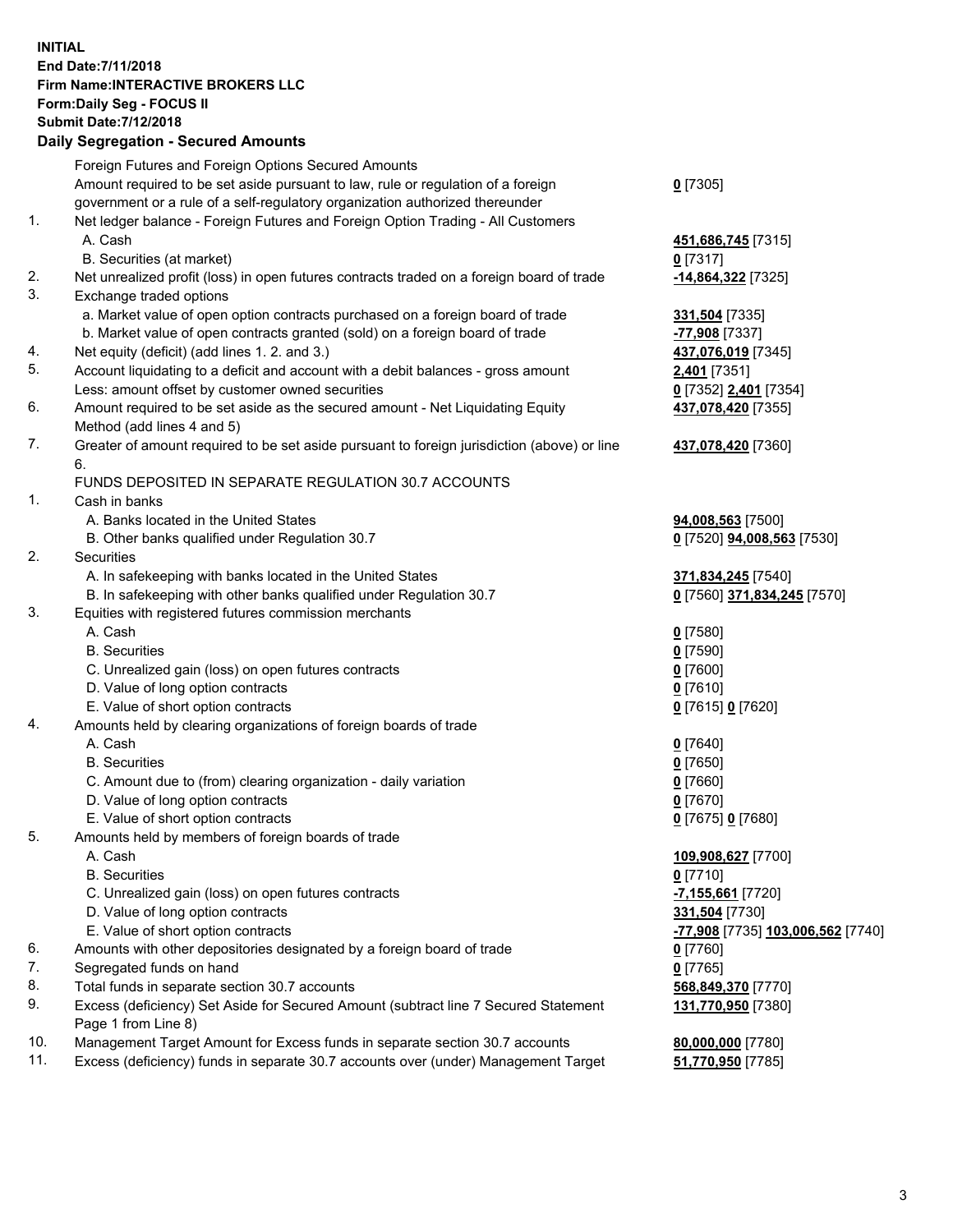**INITIAL End Date:7/11/2018 Firm Name:INTERACTIVE BROKERS LLC Form:Daily Seg - FOCUS II Submit Date:7/12/2018 Daily Segregation - Segregation Statement** SEGREGATION REQUIREMENTS(Section 4d(2) of the CEAct) 1. Net ledger balance A. Cash **3,984,692,518** [7010] B. Securities (at market) **0** [7020] 2. Net unrealized profit (loss) in open futures contracts traded on a contract market **2,855,970** [7030] 3. Exchange traded options A. Add market value of open option contracts purchased on a contract market **221,957,647** [7032] B. Deduct market value of open option contracts granted (sold) on a contract market **-227,727,095** [7033] 4. Net equity (deficit) (add lines 1, 2 and 3) **3,981,779,040** [7040] 5. Accounts liquidating to a deficit and accounts with debit balances - gross amount **179,689** [7045] Less: amount offset by customer securities **0** [7047] **179,689** [7050] 6. Amount required to be segregated (add lines 4 and 5) **3,981,958,729** [7060] FUNDS IN SEGREGATED ACCOUNTS 7. Deposited in segregated funds bank accounts A. Cash **919,570,567** [7070] B. Securities representing investments of customers' funds (at market) **2,097,598,960** [7080] C. Securities held for particular customers or option customers in lieu of cash (at market) **0** [7090] 8. Margins on deposit with derivatives clearing organizations of contract markets A. Cash **21,882,347** [7100] B. Securities representing investments of customers' funds (at market) **1,159,538,702** [7110] C. Securities held for particular customers or option customers in lieu of cash (at market) **0** [7120] 9. Net settlement from (to) derivatives clearing organizations of contract markets **-17,570,368** [7130] 10. Exchange traded options A. Value of open long option contracts **221,898,917** [7132] B. Value of open short option contracts **-227,692,670** [7133] 11. Net equities with other FCMs A. Net liquidating equity **0** [7140] B. Securities representing investments of customers' funds (at market) **0** [7160] C. Securities held for particular customers or option customers in lieu of cash (at market) **0** [7170] 12. Segregated funds on hand **0** [7150] 13. Total amount in segregation (add lines 7 through 12) **4,175,226,455** [7180] 14. Excess (deficiency) funds in segregation (subtract line 6 from line 13) **193,267,726** [7190] 15. Management Target Amount for Excess funds in segregation **155,000,000** [7194]

16. Excess (deficiency) funds in segregation over (under) Management Target Amount Excess

**38,267,726** [7198]